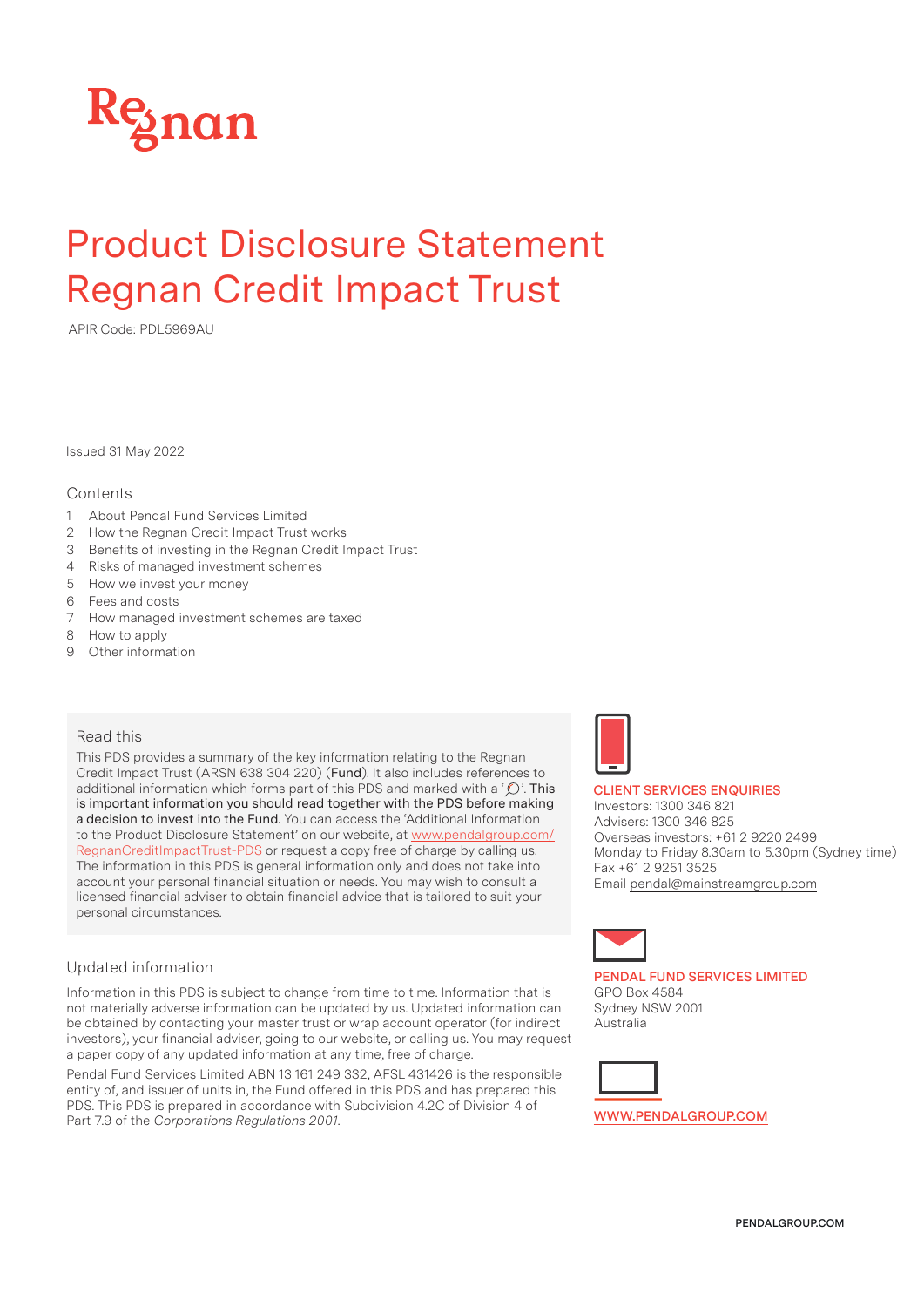# 1. About Pendal Fund Services Limited

# **PENDAL'**

# The future is worth investing in

Pendal Fund Services Limited is the responsible entity for the Regnan Credit Impact Trust (Fund). As responsible entity, it is responsible for overseeing the operations of the Fund.

Pendal Institutional Limited is the investment manager of the Fund. As the investment manager, it selects and manages the assets of the Fund and may appoint other managers to manage some or all of the Fund's assets.

The Fund is managed by Pendal's Income and Fixed Interest team.

Regnan is a responsible investment leader with a long and proud heritage providing insight and advice on important themes and environmental, social and governance issues.

Regnan's pioneering analysis has changed the way investors and businesses think about value creation and their wider responsibilities to society.

Building on that expertise Regnan has expanded into responsible investment funds management, after becoming part of the Pendal Group.

Regnan remains committed to undertaking engagement that contributes to growing the market for impact investments.

Pendal Fund Services Limited, Pendal Institutional Limited and Regnan are wholly owned subsidiaries of Pendal Group Limited.

Pendal Group Limited is an independent, global investment management firm focused on delivering superior investment returns for its clients through active management.

Pendal offers investors a range of Australian and international investment choices including shares, property securities, fixed income and cash strategies, as well as multi-asset and responsible investments. To complement its in-house expertise, Pendal also partners with leading global investment managers.

Pendal is also a signatory to the United Nations-supported Principles for Responsible Investment (PRI). PRI is a global investor initiative that is designed to provide a framework for better integration of environmental, social and governance (ESG) issues into mainstream investment practices. PRI signatories undertake to consider ESG factors in their investment decision making and ownership practices.

# 2. How the Regnan Credit Impact Trust works

## **How the Fund operates**

When you invest your money in the Regnan Credit Impact Trust, your money is pooled together with other investors' money. We use this pool to buy investments and manage them on behalf of all investors in the Fund. This means that by investing in the Fund you have access to certain investments that you may not otherwise be able to access on your own as well as the knowledge of our skilled investment managers. However, Pendal has day-to- day control over the operation of the Fund.

The total value of the assets in the Fund is divided into 'units' and a 'unit price' is generally calculated for each Business Day. The unit price will generally change daily as the market value of assets in the Fund rises or falls.

When you make an investment in the Fund, we will allocate units to you based on the entry price for the Business Day on which we accept your application and we will keep a record of the number of units you have bought. When you withdraw, we will redeem your units based on the exit price for the Business Day on which we receive your withdrawal request.

Entry prices are usually higher than exit prices due to the 'buy-sell spread'. The buy-sell spread is built into the unit price and represents your contribution to the costs of buying and selling the underlying assets in the Fund.

Entry and exit prices for each Business Day will be available at www.pendalgroup.com by clicking on 'Products' and selecting the Fund. Prices will usually be posted by the end of the next Business Day.

We have also adopted a unit pricing discretion policy setting out the principles that apply when we exercise discretions under the Fund's constitution. You can request a copy of the policy free of charge by calling us or by downloading a copy at www.pendalgroup.com/UnitPriceDiscretionPolicy.

#### **Minimum initial investment**

The minimum initial investment is \$25,000. In certain circumstances, we may reject an application or accept only part of an application. Refer to Section 8 on how to apply.

#### **Additional investments**

You can add to your investment by completing the additional investment form and sending this form to us via mail, email or fax. Investors also have the ability to transact online and use BPAY®. For more information, please refer to www.pendalgroup.com/forms.

®Registered to BPAY Pty Ltd ABN 69 079 137 518.

## **How to withdraw**

You can withdraw some or all of your investment by completing the withdrawal form and sending this form to us via mail, email or fax. Investors also have the ability to transact online. For more information, please refer to www.pendalgroup.com/forms.

Withdrawals will generally be paid to your nominated Bank Account within 5 Business Days.

#### **Restrictions on withdrawals**

There may be circumstances where your ability to withdraw from the Fund is restricted and you may have to wait a period of time before you can redeem your investment.

We may delay or suspend a withdrawal request where we are unable to realise sufficient assets due to circumstances outside our control (such as restricted or suspended trading in the market for an asset) or where the Fund becomes illiquid.

If the Fund is illiquid (as defined in the Corporations Act) withdrawals from the Fund will only be possible if we make a withdrawal offer in accordance with the Corporations Act. Under the Corporations Act, a fund is illiquid if it has less than 80% liquid assets (generally cash and marketable securities).

You should read the important information about 'Restrictions on withdrawals' before making a decision. Go to section 1 of the 'Additional Information to the Product Disclosure Statement' at www.pendalgroup.com/RegnanCreditImpact Trust-PDS. The material relating to 'Restrictions on withdrawals' may change between the time when you read this Statement and the day when you sign the application form.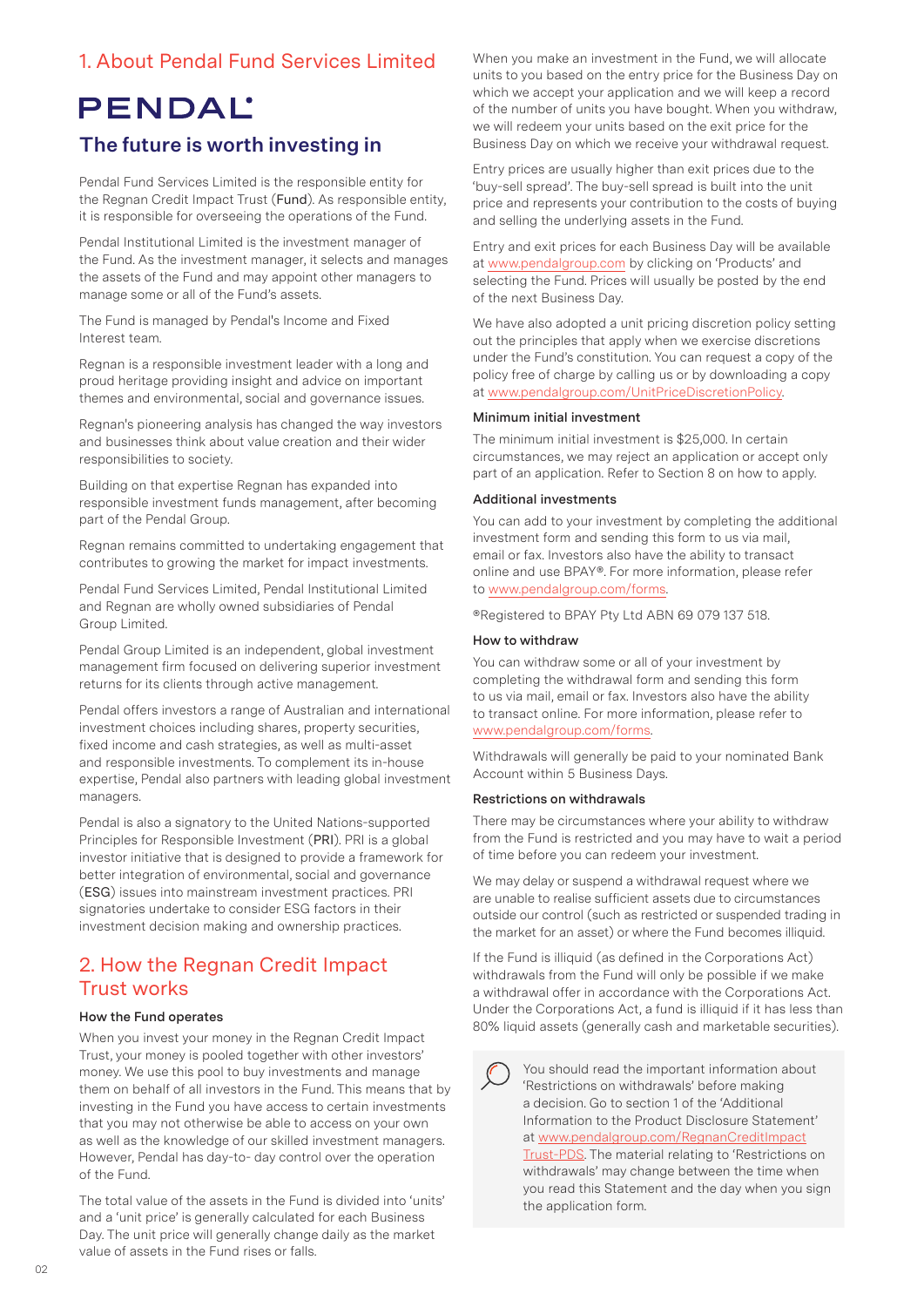## **Processing**

If we receive an application or withdrawal request by 2.00pm (Sydney time) on a Business Day, we will process the transaction using that day's unit price. Requests received on or after the cut-off time of 2.00pm (Sydney time) on a Business Day, or on a non Business Day, will generally be treated as having been received before the cut-off time on the next Business Day.

If we receive an invalid or incomplete application or withdrawal request, the transaction request will be processed using the unit price applying on the day that we receive the correct documentation. The above rules about cut-off times apply.

## **Distributions**

The Fund generally distributes on a quarterly basis and pays a final distribution each year for the period ending 30 June. In some circumstances, we may also pay distributions at other times where we consider it appropriate.

Distributions you receive are generally assessable income and can be made up of both income and net realised capital gains. Distributions are generally calculated based on the Fund's net income at the end of the distribution period divided by the number of units on issue. In certain circumstances, some income and/or net realised capital gains may be held back until the final distribution at the end of June to allow for market volatility.

You can choose to have your distributions automatically reinvested into additional units in the Fund or paid directly into your nominated Bank Account. There is no buy-sell spread on distributions that are reinvested. Reinvestment of distributions will normally be effective the first day following the end of the distribution period. Distribution payments to your nominated Bank Account are generally made within 12 Business Days after the end of the distribution period.

## **Indirect investors**

We authorise the use of this PDS as disclosure to persons who wish to access the Fund indirectly through an Investor Directed Portfolio Service (IDPS), IDPS-like scheme or a nominee or custody service (collectively referred to as master trusts or wrap accounts).

Persons who invest in the Fund through a master trust or wrap account may be subject to different conditions from those referred to in this PDS particularly with regard to cut-off times for transacting, timing of distributions, processing and withdrawals as well as Fund reporting and investor notices.

You should read the important information about 'Indirect investors' before making a decision. Go to section 2 of the 'Additional Information to the Product Disclosure Statement' at www.pendalgroup. com/RegnanCreditImpactTrust-PDS. The material relating to 'Indirect investors' may change between the time when you read this Statement and the day when you sign the application form.

# 3. Benefits of investing in the Regnan Credit Impact Trust

# **Significant features**

The Regnan Credit Impact Trust is an actively managed portfolio of floating and fixed income securities.

Investments are selected with a focus on impact securities that achieve positive social and/or environmental outcomes, in addition to financial objectives. Additionally, investments are screened on a range of ethical and sustainability criteria.

# **Significant benefits**

Investing in the Fund offers investors a range of benefits:

- access to a professionally managed portfolio of floating and fixed income securities;
- exposure to issuers that demonstrate leading sustainability practices;
- exposure to securities which support positive social and/or environmental outcomes, such as green bonds or bonds which advance the UN Sustainable Development Goals (SDGs);
- avoidance of exposure to issuers with activities that we consider to negatively impact the environment or society; and
- access to Pendal's investment expertise.

# 4. Risks of managed investment schemes

All investments carry risk. The likely investment return and the risk of losing money is different for each managed investment scheme as different strategies carry different levels of risk depending on the underlying mix of assets that make up each fund. Those assets with potentially the highest long term return (such as shares) may also have the highest risk of losing money in the shorter term.

The significant risks for the Fund are:

- Market risk: The risk that the market price of an asset will fluctuate as a result of factors such as economic conditions, government regulations, market sentiment, local and international political events and environmental and technological issues. Market risk may have different impacts on each type of asset, investment style and investor.
- Security specific risk: The risk associated with an individual asset. The value of fixed interest securities can be affected by specific events such as changes in the perceived or actual creditworthiness of a particular issuer.
- Interest rate risk: The risk that the investment value or future returns of an asset may be adversely impacted by changes in interest rates. Interest rates may directly or indirectly affect a company's cost of borrowings as well as the value of fixed interest securities.
- Credit risk: The risk of an issuing entity defaulting on its obligation to pay interest and principal when due. It arises primarily from investments in fixed interest securities and from certain derivatives.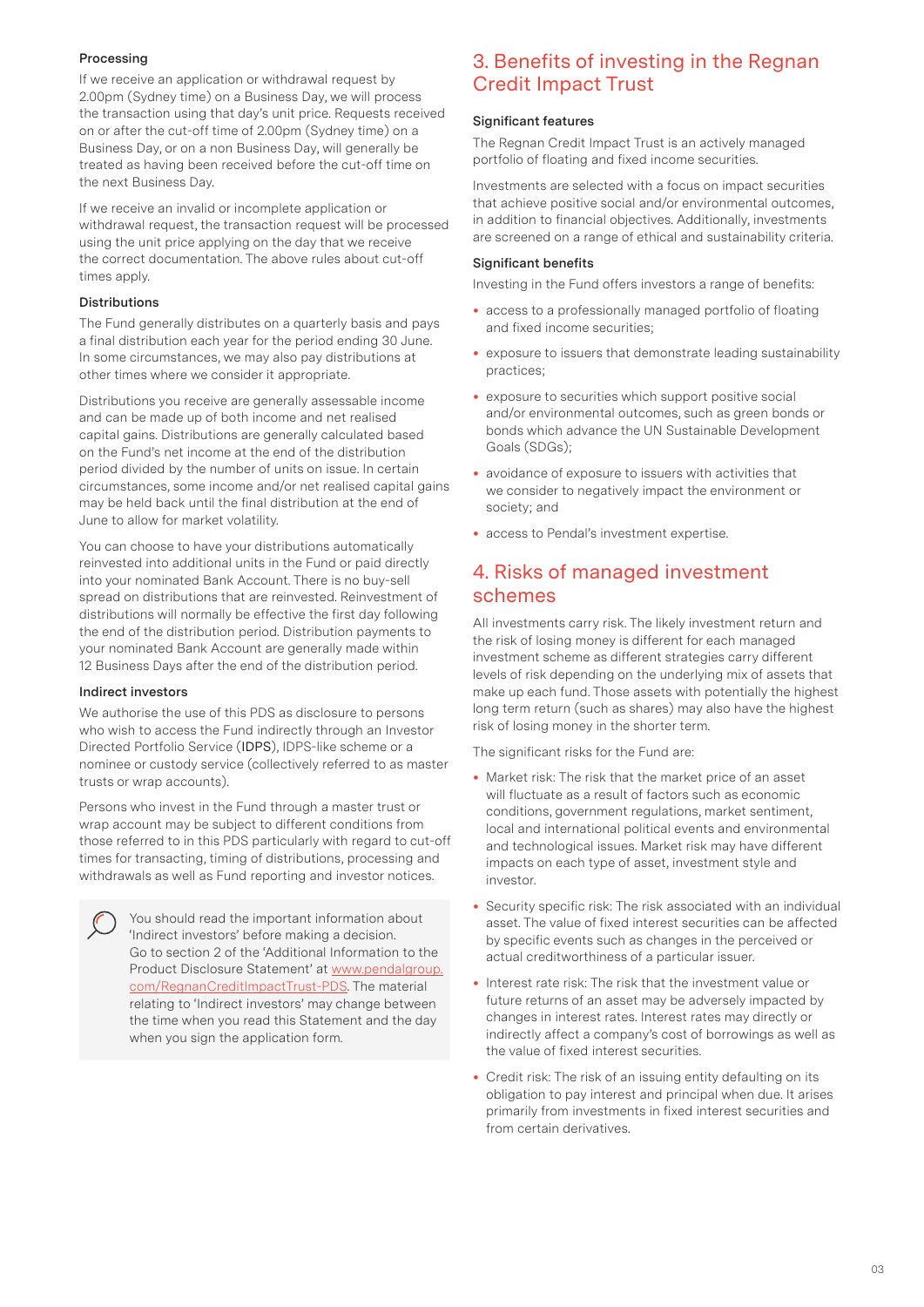- Liquidity risk: The risk that an investment may not be easily converted into cash with little or no loss of capital and minimum delay. Fixed interest securities may have limited or no liquidity where there has been a default by the issuer, or deterioration in the creditworthiness or credit rating of a particular issuer or market. Liquidity risk may also extend to swap transactions, structured securities or derivative contracts which provide exposure to some types of assets or markets. This means that it may not be possible to sell these investments or to do so in sufficient time to pay withdrawals. If this occurs, withdrawals may be suspended for the protection of all investors even if other assets can be readily sold.
- Counterparty risk: The risk of loss arising from the failure of another party to a contract (the counterparty) to meet its obligations. Counterparty risk arises primarily from investments in derivatives and currency transactions. Substantial losses can be incurred if a counterparty fails to deliver on its contractual obligations.
- Valuation risk: Where investments of the Fund are not traded in an active or liquid market these investments may be valued by reference to observable market data, market

prices for comparable assets or using other valuation techniques. These prices may not reflect the value at which these investments can be immediately realised, which may be lower than the value reflected in the unit price of the Fund.

Risk can be managed but it cannot be completely eliminated. It is important to understand that:

- the value of your investment will go up and down;
- investment returns will vary and future returns may be different from past returns;
- returns are not guaranteed and there is always the chance that you may lose money on any investment you make; and
- laws affecting your investment in a managed investment scheme may change over time.

The appropriate level of risk for you will depend on your age, investment time frame, where other parts of your wealth are invested and how comfortable you are with the possibility of losing some of your money in some years.

# 5. How we invest your money

| <b>Regnan Credit Impact Trust</b>                                |                                                                                                                                                                                                                                                                                                                                                                                                                                            |  |
|------------------------------------------------------------------|--------------------------------------------------------------------------------------------------------------------------------------------------------------------------------------------------------------------------------------------------------------------------------------------------------------------------------------------------------------------------------------------------------------------------------------------|--|
| <b>Investment Return</b><br>Objective                            | The Fund aims to generate:<br>• positive and measurable social or environmental impact, or both; and<br>• a return (before fees, costs and taxes) that exceeds the RBA Cash Rate over rolling<br>3 year periods.                                                                                                                                                                                                                           |  |
| Minimum Suggested<br><b>Time Frame for Holding</b><br>Investment | 3 years                                                                                                                                                                                                                                                                                                                                                                                                                                    |  |
| Asset Classes and Asset<br>Allocation Ranges <sup>1</sup>        | Credit, government, impact securities and cash 0-100%                                                                                                                                                                                                                                                                                                                                                                                      |  |
| <b>Benchmark</b>                                                 | <b>RBA Cash Rate</b>                                                                                                                                                                                                                                                                                                                                                                                                                       |  |
| <b>Description of Fund</b>                                       | This Fund is designed for investors and offers these investors access to a diversified portfolio of<br>floating and fixed income securities that meet financial and social or environmental goals, or both.<br>The Fund aims to meet its investment objectives by investing primarily in impact securities. The<br>Fund may also invest in non-impact securities (government and credit) that pass our sustainable<br>and ethical screens. |  |
|                                                                  | The Fund's investments are predominantly issued in Australian dollars. For non-Australian dollar<br>denominated securities, the Fund will generally hedge back any foreign currency exposures to<br>Australian dollars to the extent considered reasonably practicable.                                                                                                                                                                    |  |
|                                                                  | The Fund uses a combination of active alpha strategies such as active security and sector selection,<br>duration, yield curve and credit management in addition to impact analysis (including ethical and<br>sustainable considerations) to build a portfolio that targets securities classified as contributing to<br>impact goals (including green bonds, social bonds and sustainable bonds as appropriate).                            |  |
|                                                                  | Derivatives are used to gain exposure to assets and markets. They are also used to reduce risk and<br>can act as a hedge against adverse movements in a particular market or in the underlying assets.                                                                                                                                                                                                                                     |  |
|                                                                  | Pendal's investment process for this Fund aims to add value through multiple strategies and<br>investment research.                                                                                                                                                                                                                                                                                                                        |  |

You should consider the likely investment return, risk and your investment time frame when choosing to invest into the Fund.

1 The reference to the Fund investing in an asset class includes all types of investments which give exposure to that asset, directly or indirectly, including through derivatives and investment in other funds which invest primarily in that asset class. This includes any type of investment which would ordinarily be understood in

financial markets to be included in that asset class and does not preclude investment in other types of assets where we consider it appropriate to do so in the interests of investors.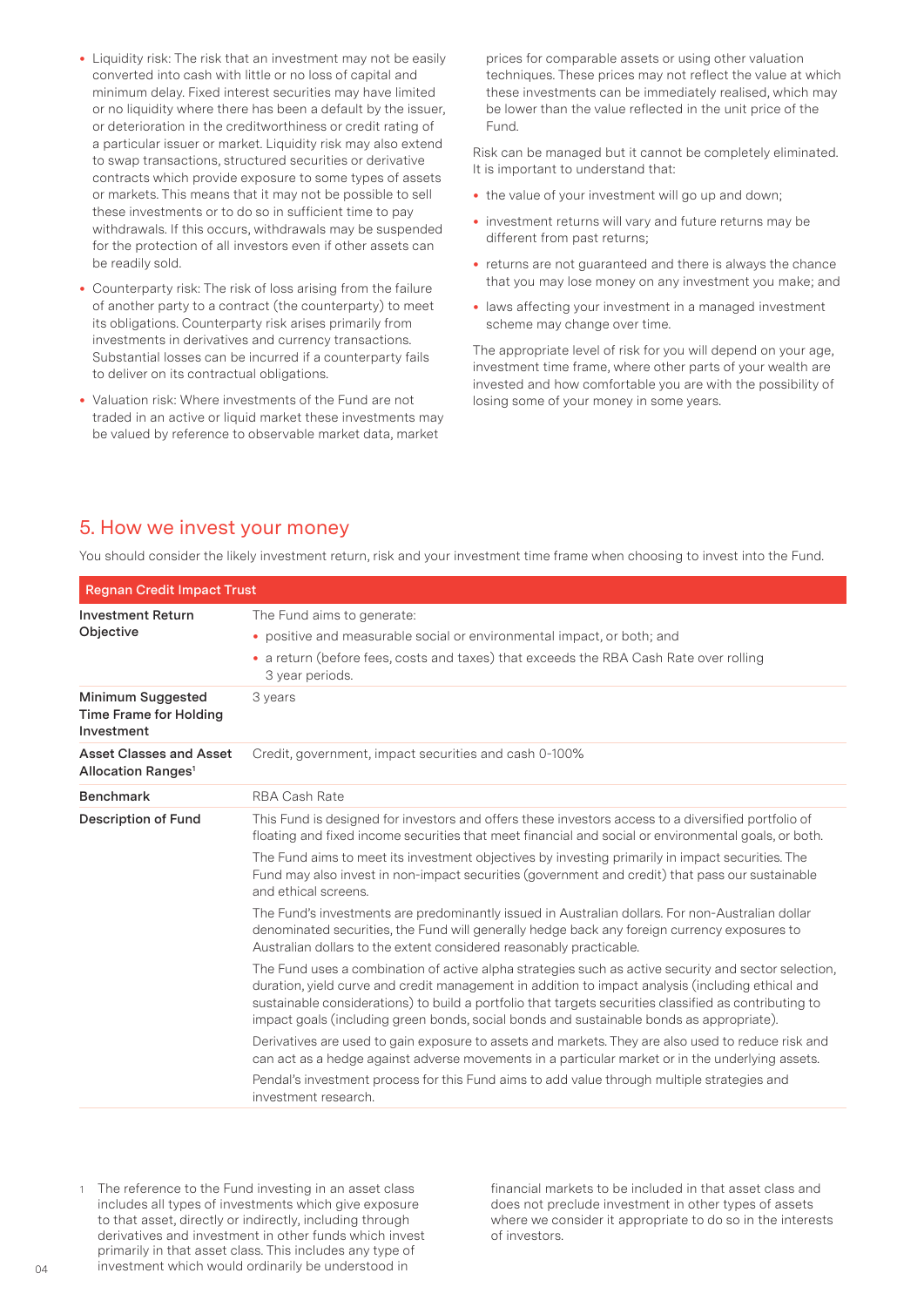|                                                                | Our investment approach for credit management seeks to identify opportunities on a sector, issuer<br>and security basis by incorporating top-down and bottom-up research. Top-down research includes<br>analysis of economic and market data, along with macro credit fundamentals such as regional<br>company earnings, balance sheet health, default rates and equity volatility. Bottom up research<br>includes analysis of individual company earnings and cashflow volatility, balance sheet, business<br>diversity, industry and valuation. |
|----------------------------------------------------------------|---------------------------------------------------------------------------------------------------------------------------------------------------------------------------------------------------------------------------------------------------------------------------------------------------------------------------------------------------------------------------------------------------------------------------------------------------------------------------------------------------------------------------------------------------|
|                                                                | The Fund focuses on investments anchored to impact goals adapted from the SDGs. This approach<br>to impact investing is aligned with the Global Impact Investing Network's core characteristics of<br>impact investing, as well as the International Finance Corporation's 'Operating Principles for Impact                                                                                                                                                                                                                                       |
|                                                                | Management'. Each security is assessed for its 'impact' based on evidence of a contribution to:                                                                                                                                                                                                                                                                                                                                                                                                                                                   |
|                                                                | • Improving access, affordability or adequacy of food, water, shelter or healthcare; or                                                                                                                                                                                                                                                                                                                                                                                                                                                           |
|                                                                | • Preserving climate stability, biodiversity or natural resources; or                                                                                                                                                                                                                                                                                                                                                                                                                                                                             |
|                                                                | • Advancing empowerment, resilience or innovation.                                                                                                                                                                                                                                                                                                                                                                                                                                                                                                |
|                                                                | Pendal is committed to undertaking engagement that contributes to growing the market for impact<br>investments. For example, this may include encouraging a company to fund contributions to the goals<br>via issuance of a social impact bond, or committing to social or environmental KPIs.                                                                                                                                                                                                                                                    |
|                                                                | Pendal will report on the Fund's impact investments on an annual basis, based on information<br>sourced primarily from the underlying issuers. Additionally, the Fund applies a sustainable and ethical<br>process to all issuers.                                                                                                                                                                                                                                                                                                                |
|                                                                | The Fund will not invest in issuers directly involved in either of the following activities:                                                                                                                                                                                                                                                                                                                                                                                                                                                      |
|                                                                | • tobacco production; or                                                                                                                                                                                                                                                                                                                                                                                                                                                                                                                          |
|                                                                | · controversial weapons manufacture (such as cluster munitions, landmines, biological or<br>chemical weapons, depleted uranium weapons, blinding laser weapons, incendiary weapons,<br>and/or non-detectable fragments).                                                                                                                                                                                                                                                                                                                          |
|                                                                | The Fund will also not invest in issuers directly involved in any of the following activities, where such<br>activities account for 10% or more of an issuer's total revenue:                                                                                                                                                                                                                                                                                                                                                                     |
|                                                                | • the production of alcohol;                                                                                                                                                                                                                                                                                                                                                                                                                                                                                                                      |
|                                                                | • manufacture or provision of gaming facilities;<br>• manufacture of non-controversial weapons or armaments;                                                                                                                                                                                                                                                                                                                                                                                                                                      |
|                                                                | • manufacture or distribution of pornography;                                                                                                                                                                                                                                                                                                                                                                                                                                                                                                     |
|                                                                | · direct mining of uranium for the purpose of weapons manufacturing; or                                                                                                                                                                                                                                                                                                                                                                                                                                                                           |
|                                                                | • extraction of thermal coal and oil sands production.                                                                                                                                                                                                                                                                                                                                                                                                                                                                                            |
|                                                                | Investments are reviewed regularly to ensure they remain within the Fund's guidelines relating to<br>impact, ethical and ESG considerations. If the review process identifies that an investment ceases<br>to comply with the investment guidelines of the Fund, the investment will usually be sold as soon as<br>reasonably practicable having regard to the interest of the investors, but this may vary on a case by<br>case basis.                                                                                                           |
|                                                                | The impact, ethical and ESG considerations applied to the Fund's investments may exclude some<br>industry sectors or companies from the Fund's 'investable universe'. For this reason the Fund's<br>performance may vary when compared to other funds that do not apply these considerations in their<br>investment process. This risk should be considered when deciding whether to invest in the Fund.                                                                                                                                          |
| Risk Level <sup>2</sup>                                        | Low to Medium<br>Low to medium risk of losing money in any year. Likely to produce moderate returns over the medium<br>to long term.                                                                                                                                                                                                                                                                                                                                                                                                              |
| <b>Fund Performance</b>                                        | For up-to-date information on the performance of the Fund, including performance history,<br>please visit www.pendalgroup.com, click on 'Products' and select the Fund.                                                                                                                                                                                                                                                                                                                                                                           |
| Labour, Environmental,<br>Social and Ethical<br>Considerations | We take labour standards, environmental, social and ethical considerations into account<br>when selecting, retaining or realising investments of the Fund. The way in which we take these<br>considerations into account is described above in 'Description of Fund'.                                                                                                                                                                                                                                                                             |
| <b>Changes to Fund Details</b>                                 | We have the right to close or terminate the Fund and change the Fund's investment return<br>objective (including benchmark), asset classes and asset allocation ranges and currency strategy<br>(if any), without prior notice in some cases. We will inform investors of any material change to<br>the Fund's details in their next regular communication or as otherwise required by law.                                                                                                                                                       |
|                                                                |                                                                                                                                                                                                                                                                                                                                                                                                                                                                                                                                                   |

You should read the important information about the 'Labour, environmental, social and ethical considerations' before making a decision. Go to section 3 of the Additional Information to the Product Disclosure Statement at www.pendalgroup.com/RegnanCreditImpactTrust-PDS. The material relating to 'Labour, environmental, social and ethical considerations' may change between the time when you read this Statement and the day when you sign the application form.

2 The risk level is not a complete assessment of all forms of investment risks, for instance it does not detail what the size of a negative return could be or the potential for a positive return to be less than the return an investor may require to meet their objectives.

 $\mathcal C$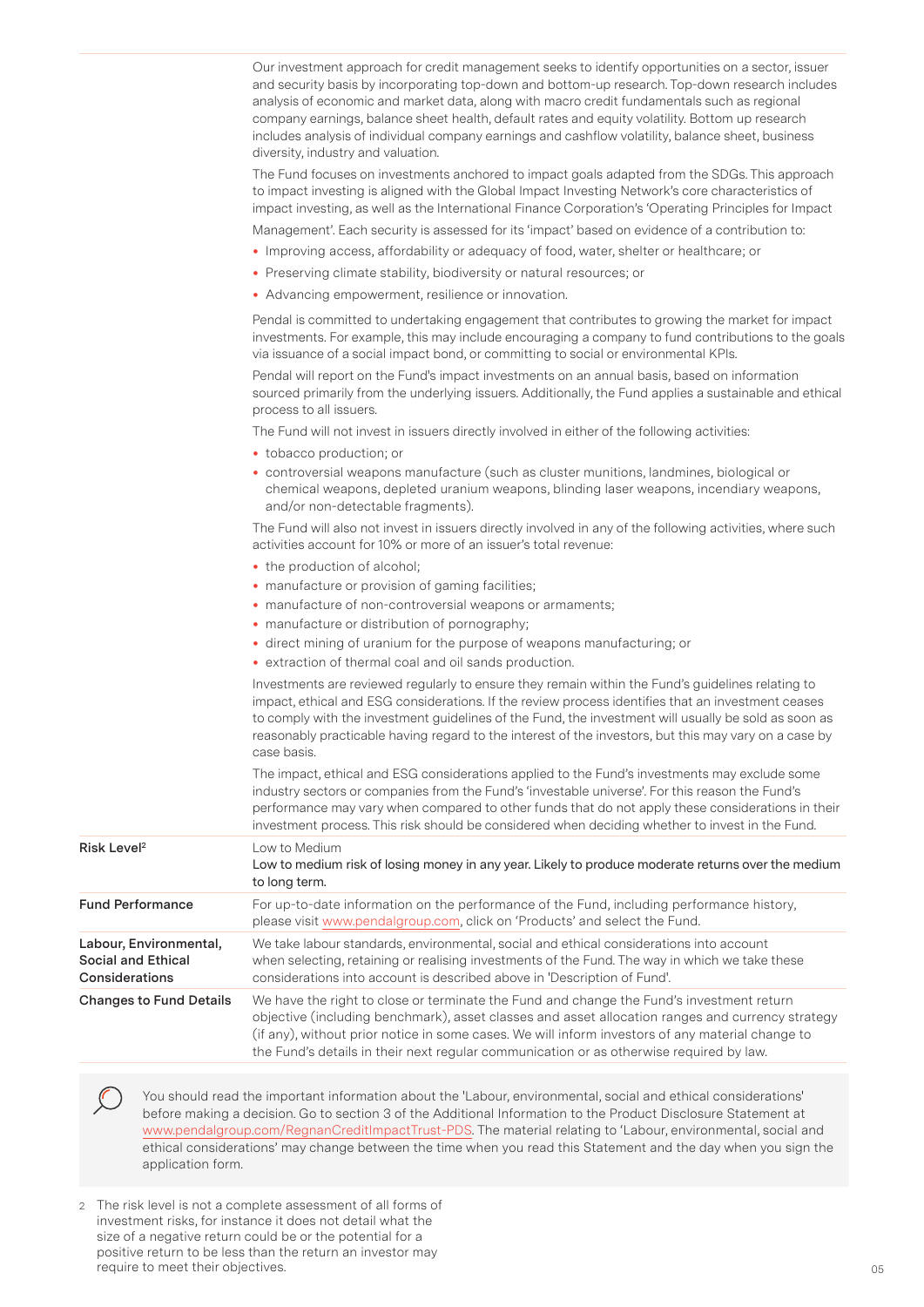# 6. Fees and costs

## **DID YOU KNOW?**

Small differences in both investment performance and fees and costs can have a substantial impact on your long-term returns. For example, total annual fees and costs of 2% of your account balance rather than 1% could reduce your final return by up to 20% over a 30-year period (for example, reduce it from \$100,000 to \$80,000). You should consider whether features such as superior investment performance or the provision of better member services justify higher fees and costs. You may be able to negotiate to pay lower contribution fees and management costs where applicable. Ask the Fund or your financial adviser.

#### **TO FIND OUT MORE**

If you would like to find out more or see the impact of the fees based on your own circumstances, the Australian Securities and Investments Commission (ASIC) website (www.moneysmart.gov.au) has a managed funds fee calculator to help you check out different fee options.

This section shows fees and other costs that you may be charged for the Fund. The fees and costs may be deducted from your money, from the returns on your investment or from the assets of the Fund as a whole. Taxes are set out in another part of this document.

You should read all of the information about fees and costs because it is important to understand their impact on your investment. You can also use this information to compare the fees and costs of the Fund with those of other funds.

| <b>Regnan Global Equity Impact Solutions Fund</b>                                                                        |                                                                                                                                                                                                                        |                                                                                                                                                                                                                                                                                                                                                              |  |  |  |
|--------------------------------------------------------------------------------------------------------------------------|------------------------------------------------------------------------------------------------------------------------------------------------------------------------------------------------------------------------|--------------------------------------------------------------------------------------------------------------------------------------------------------------------------------------------------------------------------------------------------------------------------------------------------------------------------------------------------------------|--|--|--|
| Type of Fee or Costs <sup>3</sup>                                                                                        | Amount                                                                                                                                                                                                                 | How and when paid                                                                                                                                                                                                                                                                                                                                            |  |  |  |
| Ongoing annual fees and costs                                                                                            |                                                                                                                                                                                                                        |                                                                                                                                                                                                                                                                                                                                                              |  |  |  |
| Management fees and costs<br>The fees and costs for managing your<br>investment                                          | Estimated to be 0.50% p.a. of the<br>assets of the Fund, comprised of:<br>1. Management fee of 0.50% p.a.<br>2. Estimated indirect costs of Nil <sup>4</sup><br>3. Estimated expense recoveries<br>of Nil <sup>5</sup> | The management fees and costs are<br>deducted from the Fund's assets and are<br>reflected in its unit price.<br>1. The management fee is payable<br>monthly in arrears.<br>2. Indirect costs are deducted from the<br>Fund's assets as and when incurred.<br>3. Expense recoveries are deducted from<br>the Fund's assets as and when incurred. <sup>5</sup> |  |  |  |
| Performance fees<br>Amounts deducted from your investment<br>in relation to the performance of the<br>Fund               | Nil                                                                                                                                                                                                                    | Not applicable                                                                                                                                                                                                                                                                                                                                               |  |  |  |
| <b>Transaction costs</b><br>The costs incurred by the Fund when<br>buying or selling assets                              | Estimated to be 0.00% p.a.<br>of the assets of the Fund <sup>6</sup>                                                                                                                                                   | All transaction costs are paid out of the Fund's<br>assets as incurred and are reflected in its unit<br>price.                                                                                                                                                                                                                                               |  |  |  |
| Member activity related fees and costs (fees for services or when your money moves in or out of the Fund)                |                                                                                                                                                                                                                        |                                                                                                                                                                                                                                                                                                                                                              |  |  |  |
| Establishment fee<br>The fee to open your investment                                                                     | Nil                                                                                                                                                                                                                    | Not applicable                                                                                                                                                                                                                                                                                                                                               |  |  |  |
| Contribution fee<br>The fee on each amount contributed<br>to your investment                                             | Nil                                                                                                                                                                                                                    | Not applicable                                                                                                                                                                                                                                                                                                                                               |  |  |  |
| Buy-sell spread<br>An amount deducted from your<br>investment representing costs incurred<br>in transactions by the Fund | Estimated to be 0.10% of the<br>application amount on application<br>and 0.10% of the withdrawal<br>amount on withdrawal                                                                                               | These are the amounts recovered by the<br>Fund when you transact. Buy-sell spreads are<br>included in the application and withdrawal<br>prices and effectively increase the amount you<br>pay when you buy units and reduce the amount<br>you receive when you sell units.                                                                                   |  |  |  |
| Withdrawal fee<br>The fee on each amount you take out<br>of your investment                                              | Nil                                                                                                                                                                                                                    | Not applicable                                                                                                                                                                                                                                                                                                                                               |  |  |  |
| Exit fee<br>The fee to close your investment                                                                             | Nil                                                                                                                                                                                                                    | Not applicable                                                                                                                                                                                                                                                                                                                                               |  |  |  |
| Switching fee<br>The fee for changing investment options                                                                 | Nil                                                                                                                                                                                                                    | Not applicable                                                                                                                                                                                                                                                                                                                                               |  |  |  |

3 Fees in this PDS can be individually negotiated if you are a wholesale client under the Corporations Act.

4 Based on information available to us as at the date of this PDS, the Fund did not incur any indirect costs in the past financial year although the Fund may incur these costs in the future.

5 We currently pay recoverable expenses (if any, excluding any GST payable on our fees) out of our management fee and do not separately recover expenses from the Fund. However, if we decide to deduct these expenses from the Fund in addition to the management fee in the future, we will give you 30 days' written notice.

6 Transaction costs are shown net of any amounts recovered by the Fund from the buy-sell spread charged to transacting investors.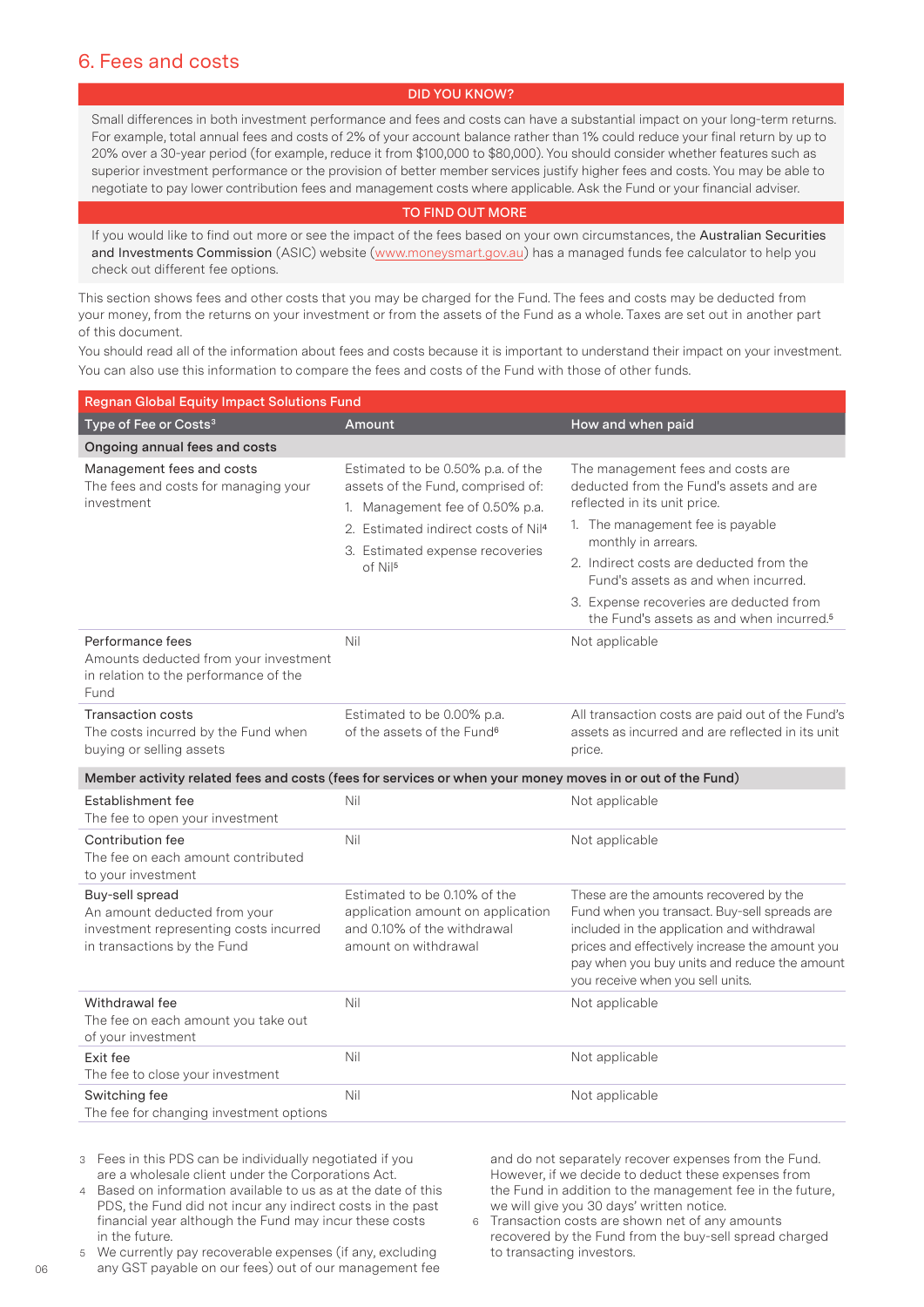Fees and costs of the Fund set out above can change. In particular, subject to the Fund's constitution, we can change the fees noted above without the consent of the Fund's investors. If we do change the fees, or our approach to expense recoveries, we will give you 30 days' written notice. For more information on fees and costs refer to section 4 in the 'Additional information to the Product Disclosure Statement'.

#### **Warning**

In addition to the fees set out above, fees may be payable to your financial adviser. Any such fees would be payable by you in addition to those set out above, and set out in the Statement of Advice your financial adviser provides.

#### **Example of annual fees and costs for the Fund**

This table gives an example of how the ongoing annual fees and costs for the Fund can affect your investment over a one-year period. You should use this table to compare this product with other products offered by managed investment schemes.

| Example - Regnan Global Equity Impact<br><b>Solutions Fund</b> |               | Balance of \$50,000 with a contribution of \$5,000 during year7                                                                                                                                                                                     |  |
|----------------------------------------------------------------|---------------|-----------------------------------------------------------------------------------------------------------------------------------------------------------------------------------------------------------------------------------------------------|--|
| <b>Contribution fees</b>                                       | Nil           | For every additional \$5,000 you put in, you will be charged \$0                                                                                                                                                                                    |  |
| <b>PLUS</b> Management fees<br>and costs                       | $0.50\%$ p.a. | For every \$50,000 you have in the Fund you will be charged or have<br>deducted from your investment \$250 each year                                                                                                                                |  |
| <b>PLUS</b> Performance fees                                   | Nil           | And, you will be charged or have deducted from your investment \$0<br>in performance fees each year                                                                                                                                                 |  |
| <b>PLUS</b> Transaction costs                                  | $0.00\%$ p.a. | And, you will be charged or have deducted from your investment \$0<br>in transaction costs                                                                                                                                                          |  |
| <b>EQUALS</b> Cost of Fund                                     |               | If you had an investment of \$50,000 at the beginning of the year and<br>you put in an additional \$5,000 during that year, you would be charged<br>fees and costs of \$250 <sup>8</sup><br>What it costs you will depend on the fees you negotiate |  |

## **Additional explanation of fees and costs**

#### **Buy-sell spread**

The buy-sell spread is an additional cost to you and is generally incurred whenever you transact in the Fund. The buy-sell spread is retained by the Fund (it is not a fee paid to us) and represents a contribution to the transaction costs incurred by the Fund such as brokerage, stamp duty and other costs of execution, when the Fund is purchasing and selling assets. There is no buy-sell spread on distributions that are reinvested.

The current total buy-sell spread is 0.20% of the amount that you transact, represented as the difference between the entry and exit price. A buy spread of 0.10% is applied on each application and a sell spread of 0.10% is applied on each withdrawal. For example, if you invested \$50,000 in the Fund the cost of your buy spread would be \$50, and the cost of your sell spread on withdrawing \$50,000 from the Fund would be \$50.

We may vary the buy-sell spread from time to time and prior notice will not ordinarily be provided. For current buy-sell spread information, visit www.pendalgroup.com, click on 'Products' and select the Fund.

You should read the important information about 'Additional information about fees and costs' before making a decision. Go to section 4 of the 'Additional Information to the Product Disclosure Statement' at www.pendalgroup.com/ RegnanCreditImpactTrust-PDS. The material relating to 'Additional information about fees and costs' may change between the time when you read this Statement and the day when you sign the application form.

# 7. How managed investment schemes are taxed

Investing in a managed investment scheme is likely to have tax consequences. Managed investment schemes generally do not pay the tax liability on behalf of investors. However, we may be required to withhold tax from each distribution at the relevant withholding tax rates under certain circumstances. As an investor, you will generally be subject to tax on your share of any taxable income and net realised capital gains generated by the Fund.

Because the Australian taxation system is complex and different investors have different circumstances, you should seek professional tax advice before investing in the Fund.

You should read the important information about 'How managed investment schemes are taxed' before making a decision. Go to section 5 of the 'Additional Information to the Product Disclosure Statement' at www.pendalgroup.com/ RegnanCreditImpactTrust-PDS. The material relating to 'Terms used in this PDS' may change between the time when you read this Statement and the day when you sign the application form.

- This example assumes the \$5,000 contribution occurs at the end of the first year, therefore management costs are calculated using the \$50,000 balance only.
- 8 Please note that this example does not capture all the fees and costs that may apply to your investment, such as the buy-sell spread.